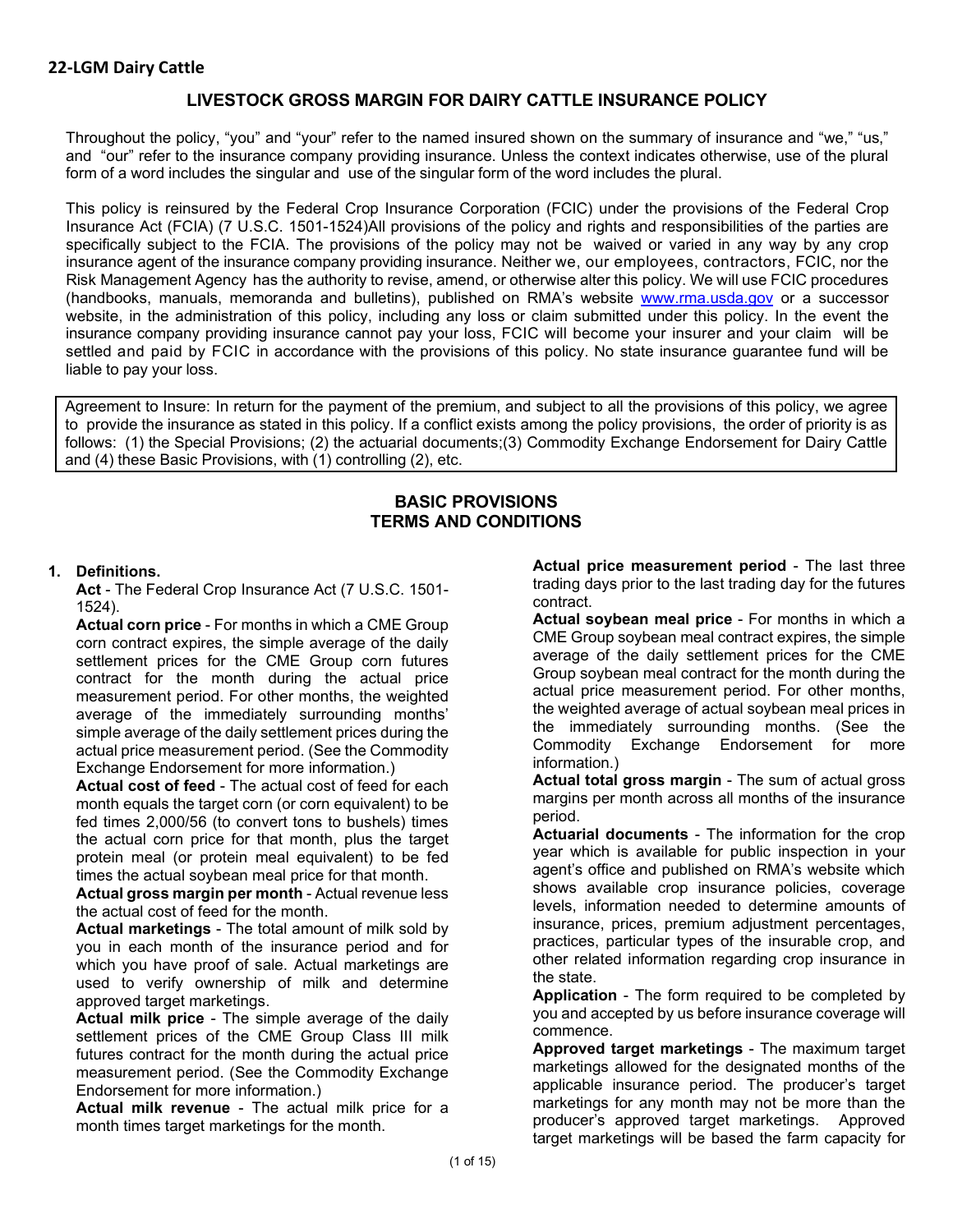the ten-month insurance period as determined by the insurance underwriter.

**Assignment of indemnity** - A transfer of policy rights, made on our form, and effective when approved in writing by us in accordance with section 14.

**Beginning farmer or rancher** - An individual who has not actively operated and managed a farm or ranch in any state, with an insurable interest in a crop or livestock as an owner-operator, landlord, tenant, or sharecropper for more than five crop years, as determined in accordance with FCIC procedures. Any crop year's insurable interest may, at your election, be excluded if earned while under the age of 18, while in full-time military service of the United States, or while in post-secondary education, in accordance with FCIC procedures. A person other than an individual may be eligible for beginning farmer or rancher benefits if there is at least one individual substantial beneficial interest holder and all individual substantial beneficial interest holders qualify as a beginning farmer or rancher.

**Cancellation date** - The calendar date specified in the actuarial documents on which coverage will automatically renew unless canceled in writing by either you or us or terminated in accordance with the policy terms.

**CME Group** - The Chicago Mercantile Exchange Group.

**Company** - The insurance company reinsured by FCIC that is identified on, and issuing, your summary of insurance.

**Commodity Exchange Endorsemen**t **for Dairy Cattle** - An endorsement that contains the exchange prices that is used to set the expected and actual prices for Livestock Gross Margin (LGM) Dairy Cattle.

**Consent** - Approval in writing by us allowing you to take a specific action.

**Contract change date** - The calendar date contained in the actuarial documents by which changes to the policy, if any, will be made available in accordance with section 21 of these Basic Provisions.

**Corn equivalent** - The amount of corn equivalent to the energy content of the dairy ration used by the producer. Suggested conversion rates for dairy feeds are given in the Commodity Exchange Endorsement.

**Coverage** - The insurance provided by this policy, against insured loss of gross margin as shown on your summary of insurance.

**Crop year** - The twelve-month period, beginning July 1 and ending the following June 30, which is designated by the calendar year in which it ends.

**Date coverage begins** - the calendar date the insurance provided by this policy begins.

**Days** - Calendar days.

**Deductible** - The portion of the expected total gross margin that you elect not to insure. Per hundredweight deductible amounts range from zero to \$2.00 per cwt in 10 cent increments. The deductible equals the selected per hundredweight deductible times the sum of target marketings across all months of the insurance period. **Delinquent debt** - Has the same meaning as the term defined in 7 CFR part 400, subpart U.

**End of insurance period, date of** - The date the insurance provided by this policy ceases.

**Expected corn price** - For months in which a CME Group corn contract expires, the simple average of the settlement prices for the CME Group corn futures contract for the month during the expected price measurement period. For other months, the weighted average of the immediately surrounding months' simple average of the daily settlement prices during the expected price measurement period. (See the Commodity Exchange Endorsement for more information.)

**Expected cost of feed** - The expected cost of feed for each month equals the target corn (or corn equivalent) to be fed times 2000/56 (to convert tons to bushels) times the expected corn price for that month, plus the target protein meal (or protein meal equivalent) to be fed times the expected soybean meal price for that month.

**Expected gross margin per month** - Expected revenue less the expected cost of feed for the month.

**Expected milk price** - The simple average of the daily settlement prices of the CME Group Class III milk futures contract for the month during the expected price measurement period. (See the Commodity Exchange Endorsement for more information.)

**Expected milk revenue -** The expected milk price for a month times target marketings for the month.

**Expected price measurement period** - For each week in which sales occur, the three trading days prior to and including Thursday that is the beginning of the weekly sales period.

**Expected soybean meal price** - For months in which a CME Group soybean meal contract expires, the simple average of the daily settlement prices of the CME Group soybean meal futures contract for the month during the expected price measurement period. For other months, the weighted average of the immediately surrounding months' simple average of the daily settlement prices during the expected price measurement period. (See the Commodity Exchange Endorsement for more information.)

**Expected total gross margin** - The sum of expected gross margins per month across all months of the insurance period.

**FCIC** - The Federal Crop Insurance Corporation, a wholly owned government corporation and agency within USDA.

**Gross margin guarantee** - The gross margin guarantee for an insurance period is the expected total gross margin for an insurance period minus the deductible.

**Insurance period** - The eleven-month period designated in the summary of insurance to which this policy is applicable. See the Commodity Exchange Endorsement for additional detail on insurance periods. **Insured** - The person as shown on the summary of insurance as the insured. This term does not extend to any other person having a share or interest in the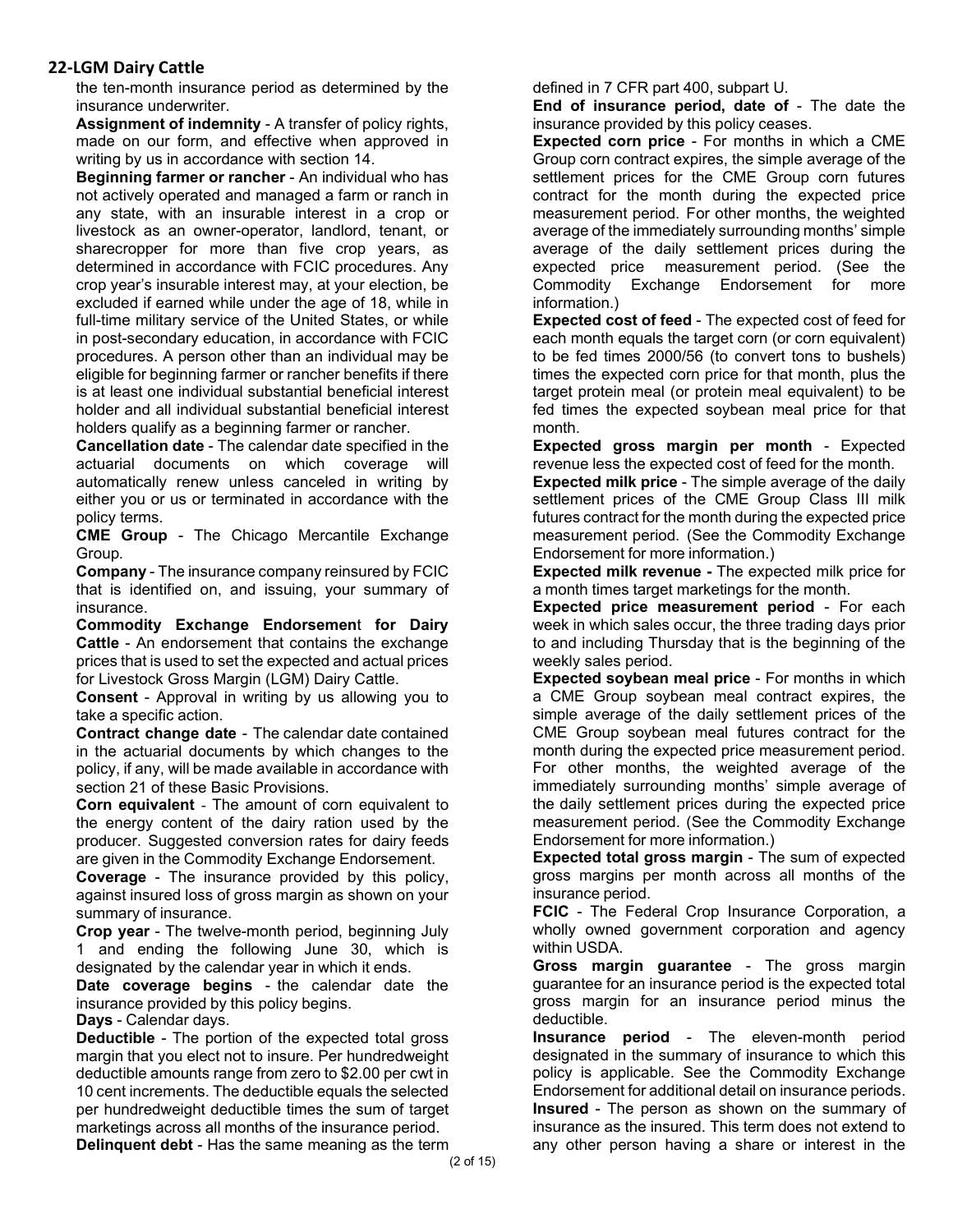animals (for example, a partnership, landlord, or any other person) unless also specifically indicated on the summary of insurance as the insured.

**Liability** - The maximum amount payable on an Insurance Period under this policy.

**Limit movement** - The maximum price change based on the CME group current daily price limit for commodity futures.

**Limited resource farmer or rancher** - Has the same meaning as the term defined by USDA at https://lrftool.sc.egov.usda.gov/LRP\_Definition.aspx or successor website.

**Livestock acceptance system** - A computer system that accepts livestock applications and endorsements.

**Marketing report** - A report submitted by you on our form showing for each month your actual marketings for that month of milk insured under this policy. The marketing report must be accompanied by copies of sales receipts that provide records of the actual marketings shown on the marketing report.

**Milk** - Milk produced from any species of domesticated mammal of the family *Bovidae* commonly grown for production of dairy products, also referred to as dairy cows.

**Notice of probable loss** - Our notice to you of a probable loss on your insured milk.

**Offset** - The act of deducting one amount from another amount.

**Person** - An individual, partnership, association, corporation, estate, trust, or other legal entity, and wherever applicable, a State or a political subdivision or agency of a State. "Person" does not include the United States Government or any agency thereof.

**Policy** - The agreement between you and us consisting of these provisions, the Special Provisions, the summary of insurance, the Commodity Exchange Endorsement, and the applicable regulations published in 7 CFR chapter IV.

**Premium** - The amount you owe us for this insurance coverage based on your target marketings in accordance with section 5.

**Premium billing date** - The earliest date upon which you will be billed for insurance coverage based on your target marketing report. The premium billing date is the first business day of the month following the last month of the insurance period in which you have target marketings.

**Producer premium** - The total premium minus the premium subsidy paid by FCIC.

**RMA** - Risk Management Agency, an agency within USDA.

**RMA's Website** - A website hosted by RMA and located at https://www.rma.usda.gov/ or a successor website.

**Sales closing date** - The last day of the sales period by which your completed application must be received by us. Also, the last date by which you may change your insurance coverage for an insurance period.

**Sales period** - The period that begins on Thursday of each week when the coverage prices and rates are posted on RMA's website and ends at 9:00 AM Central Time of the following calendar day. Sales will not be available for purchase if the Thursday of the sales period is a federal holiday. The calendar date for Thursday of the sales period will be shown as the effective date in the actuarial documents.

**Share** - The lesser of your percentage interest in the insured milk as an owner at the time insurance attaches and at the time of sale. Persons who lease or hold some other interest in the milk other than as an owner are not considered to have a share in the milk.

**Special Provisions** - The part of the policy that contains specific provisions of insurance for each insured crop that may vary by geographic area.

**Soybean meal equivalent** - The amount of soybean meal equivalent to the protein content of the dairy ration used by the producer. Suggested conversion rates for dairy feeds are given in the Commodity Exchange Endorsement.

**Substantial beneficial interest** - An interest held by any person of at least ten percent in you (e.g., there are two partnerships that each have a 50 percent interest in you and each partnership is made up of two individuals, each with a 50 percent share in the partnership. In this case, each individual would be considered to have a 25 percent interest in you, and both the partnerships and the individuals would have a substantial beneficial interest in you. The spouses of the individuals would not be considered to have a substantial beneficial interest unless the spouse was one of the individuals that made up the partnership. However, if each partnership is made up of six individuals with equal interests, then each would only have an 8.33 percent interest in you and although the partnership would still have a substantial beneficial interest in you, the individuals would not for the purposes of reporting in section 2). The spouse of any individual applicant or individual insured will be presumed to have a substantial beneficial interest in the applicant or insured unless the spouses can prove they are legally separated or otherwise legally separate under the applicable State dissolution of marriage laws. Any child of an individual applicant or individual insured will not be considered to have a substantial beneficial interest in the applicant or insured unless the child has a separate legal interest in such person.

**Summary of insurance** - Our statement to you, based upon your application, specifying the insured, the milk, the target marketings, gross margin guarantee, and the premium for an insurance period.

**Target corn to be fed** - Your determination as to the number of tons of corn or corn equivalent that you will feed for each month.

**Target protein meal to be fed** - Your determination as to the number of tons of soybean meal or protein meal equivalent you will feed each month.

**Target marketings** - Your determination as to the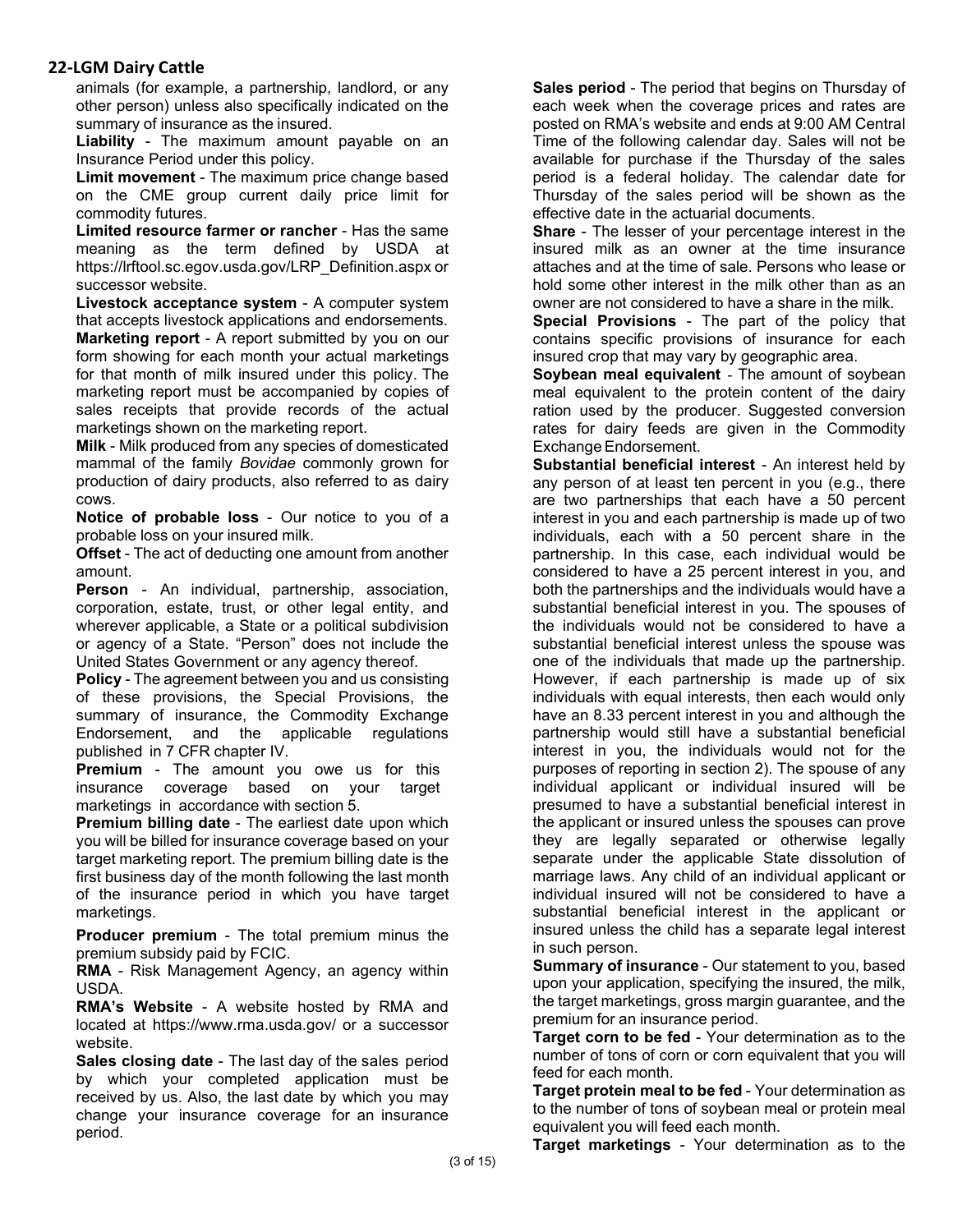number of hundredweight of milk you elect to insure in each month during the insurance period.

**Target marketings report** - A report submitted by you on our form showing for each month your target marketings for that month.

**Termination date** - The calendar date upon which your insurance ceases to be in effect because of nonpayment of any amount due us under the policy, including premium.

**USDA** - The United States Department of Agriculture. **Veteran farmer or rancher** - An individual who has served active duty in the United States Army, Navy, Marine Corps, Air Force, or Coast Guard, including the reserve components; was discharged or released under conditions other than dishonorable; and:

- (1) Has not operated a farm or ranch;
- (2) Has operated a farm or ranch for not more than 5 years; or
- (3) First obtained status as a veteran during the most recent 5-year period.

A person, other than an individual, may be eligible for veteran farmer or rancher benefits if all substantial beneficial interest holders qualify as a veteran farmer or rancher. A spouse's veteran status does not impact whether an individual is considered a veteran farmer or rancher.

**Void** - When the Policy is considered not to have existed for an insurance period as a result of concealment, fraud, or misrepresentation.

#### **2. Life of Policy, Cancellation, and Termination**

- (a) The application must be completed by you and received by us not later than the sales closing date. If cancellation or termination of insurance coverage occurs for any reason, including but not limited to indebtedness, suspension, debarment, disqualification, cancellation by you or us or violation of the controlled substance provisions of the Food Security Act of 1985, a new application must be filed for the crop.
- (b) Coverage will not be provided if you are ineligible under the policy or under any Federal statute or regulation.
- (c) Your agent does not have authority to bind coverage under this policy. Coverage for the milk described in the application will only become effective when we notify you in writing that your application has been accepted and approved by us, and we issue a written summary of insurance to you.
	- (1) For subsequent insurance periods, coverage will only be effective if issue a written summary of insurance to you.
	- (2) This policy will be available for sale only on business days when RMA livestock acceptance system is operational.
- (d) This is a continuous policy and will remain in effect for each crop year following the acceptance of the original application until canceled by you in accordance with the terms of the policy or terminated by operation of the terms of the policy

or by us. In accordance with section 20, FCIC may change the coverage provided from year to year.

- (e) With respect to your application for insurance:
	- (1) You must include your social security number (SSN) if you are an individual (if you are an individual applicant operating as a business, you may provide an employer identification number (EIN) but you must also provide your SSN); or
	- (2) You must include your EIN if you are a person other than an individual;
	- (3) In addition to the requirements of section 2(e)(1) or (2), you must include the following for all persons who have a substantial beneficial interest in you:
		- (i) The SSN for individuals; or
		- (ii) The EIN for persons other than individuals and the SSNs for all individuals that comprise the person with the EIN if such individuals have a substantial beneficial interest in you;
	- (4) You must include:
		- (i) Your election of plan of insurance and any other material information required on the application to insure your cattle; and
		- (ii) All information required in section 2(e)(4)(i) or your application will not be accepted and no coverage will be provided;
	- (5) Your application will not be accepted and no insurance will be provided for the year of application if the application does not contain your SSN or EIN. If your application contains an incorrect SSN or EIN for you, your application will be considered not to have been accepted, no insurance will be provided for the year of application and for any subsequent crop years, as applicable, and such policies will be void if:
		- (i) Such number is not corrected by you; or
		- (ii) You correct the SSN or EIN but:
			- (A) You cannot prove that any error was inadvertent (Simply stating the error was inadvertent is not sufficient to prove the error was inadvertent); or
			- (B) It is determined that the incorrect number would have allowed you to obtain disproportionate benefits under the crop insurance program, you are determined to be ineligible for insurance or you could avoid an obligation or requirement under any State or Federal law;
	- (6) With respect to persons with a substantial beneficial interest in you:
		- (i) The coverage for all livestock or livestock products included on your application will be reduced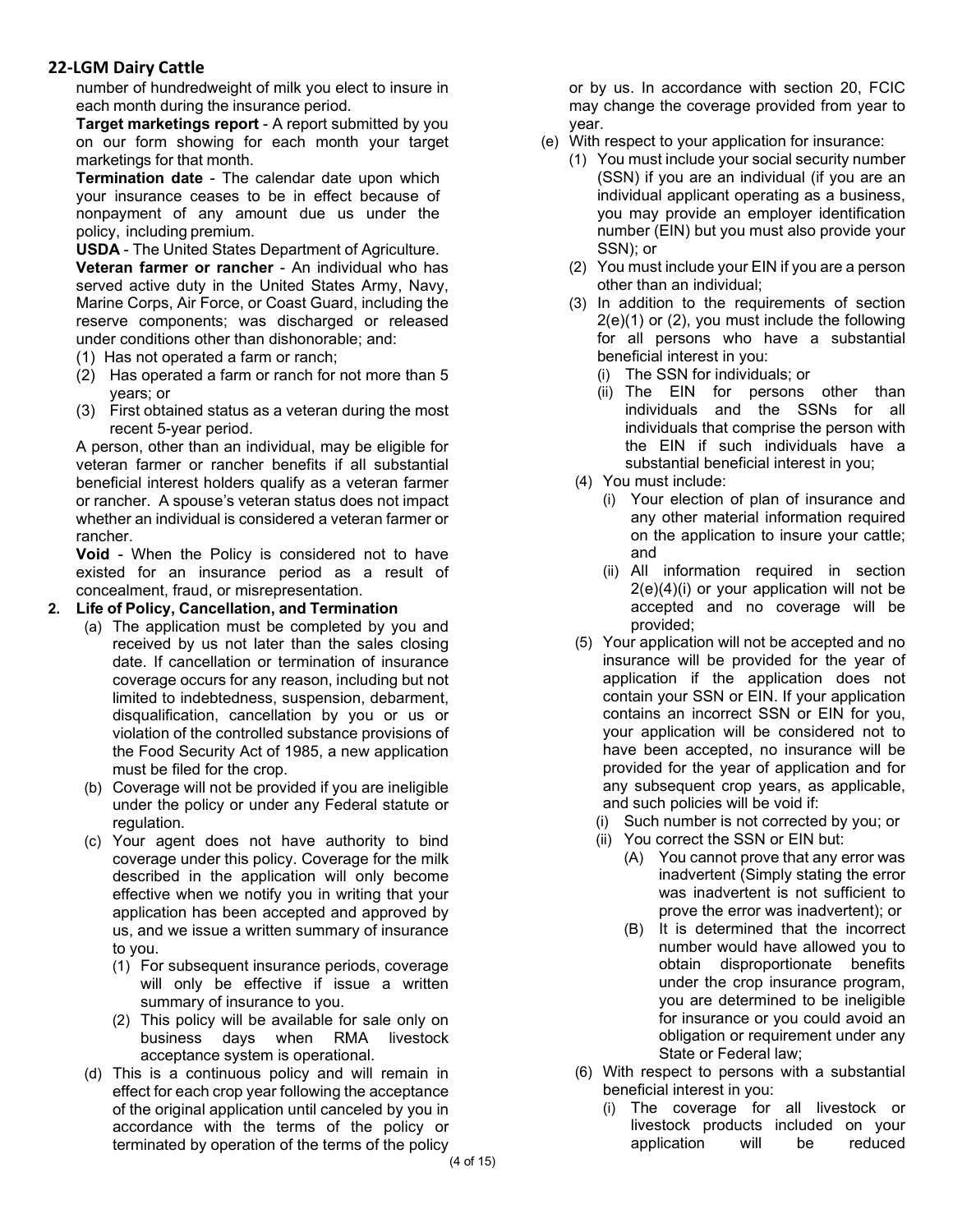proportionately by the percentage interest in you of persons with a substantial beneficial interest in you (presumed to be 50 percent for spouses of individuals) if the SSNs or EINs of such persons are included on your application, the SSNs or EINs are correct, and the persons with a substantial beneficial interest in you are ineligible for insurance;

- (ii) Your policies for all livestock or livestock products included on your application, and for all applicable crop years, will be void if the SSN or EIN of any person with a substantial beneficial interest in you is incorrect or is not included on your application and:
	- (A) Such number is not corrected or provided by you, as applicable;
	- (B) You cannot prove that any error or omission was inadvertent (Simply stating the error or omission was inadvertent is not sufficient to prove the error or omission was inadvertent); or
	- (C) Even after the correct SSN or EIN is provided by you, it is determined that the incorrect or omitted SSN or EIN would have allowed you to obtain disproportionate benefits under the crop insurance program, the person with a substantial beneficial interest in you is determined to be ineligible for insurance, or you or the person with a substantial beneficial interest in you could avoid an obligation or requirement under any State or Federal law; or
- (iii) Except as provided in sections  $2(e)(6)(ii)(B)$  and  $(C)$ , your policies will not be voided if you subsequently provide the correct SSN or EIN for persons with a substantial beneficial interest in you and the persons are eligible for insurance;
- (7) When any of your policies are void under sections  $2(e)(5)$  or  $(6)$ :
	- (i) You must repay any indemnity that may have been paid for all applicable commodities and any crop years determined by us;
	- (ii) Even though the policies are void, you will still be required to pay an amount equal to 20 percent of the premium that you would otherwise be required to pay; and
	- (iii) If you previously paid premium or administrative fees, any amount in excess of the amount required in section 2(e)(7)(ii) will be returned to you;
- (8) Notwithstanding any of the provisions in this section, if you certify to an incorrect SSN or EIN, or receive an indemnity and the SSN or EIN was not correct, you may be subject to civil, criminal or administrative sanctions;
- (9) If any of the information regarding persons with a substantial beneficial interest in you changes after the cancellation date for the previous crop year, you must revise your application by the cancellation date for the current crop year to reflect the correct information. However, if such information changed less than 30 days before the cancellation date for the current crop year, you must revise your application by the cancellation date for the next crop year. If you fail to provide the required revisions, the provisions in section 2(e)(6) will apply; and
- (10) If you are, or a person with a substantial beneficial interest in you is, not eligible to obtain a SSN or EIN, whichever is required, you must request an assigned number for the purposes of this policy from us:
	- (i) A number will be provided only if you can demonstrate you are, or a person with a substantial beneficial interest in you is, eligible to receive Federal benefits;
	- (ii) If a number cannot be provided for you in accordance with section 2(e)(10)(i), your application will not be accepted; or
	- (iii) If a number cannot be provided for any person with a substantial beneficial interest in you in accordance with section 2(e)(10)(i), the amount of coverage for all crops on the application will be reduced proportionately by the percentage interest of such person in you.
- (f) After acceptance of the application, you may not cancel this policy for the initial crop year. Thereafter, the policy will continue in force for each succeeding crop year unless canceled or terminated as provided below.
- (g) Either you or we may cancel this policy after the initial crop year by providing written notice to the other on or before the cancellation date in accordance with section 2(j).
- (h) Any amount owed to us for any policy authorized under the Act will be offset from any indemnity or prevented planting payment due you for this or any other crop insured with us under the authority of the Act.
	- (1) Even if your claim has not yet been paid, you must still pay the premium and administrative fee on or before the termination date for you to remain eligible for insurance.
	- (2) If we offset any amount due us from an indemnity or prevented planting payment owed to you, the date of payment for the purpose of determining whether you have a delinquent debt will be the date that you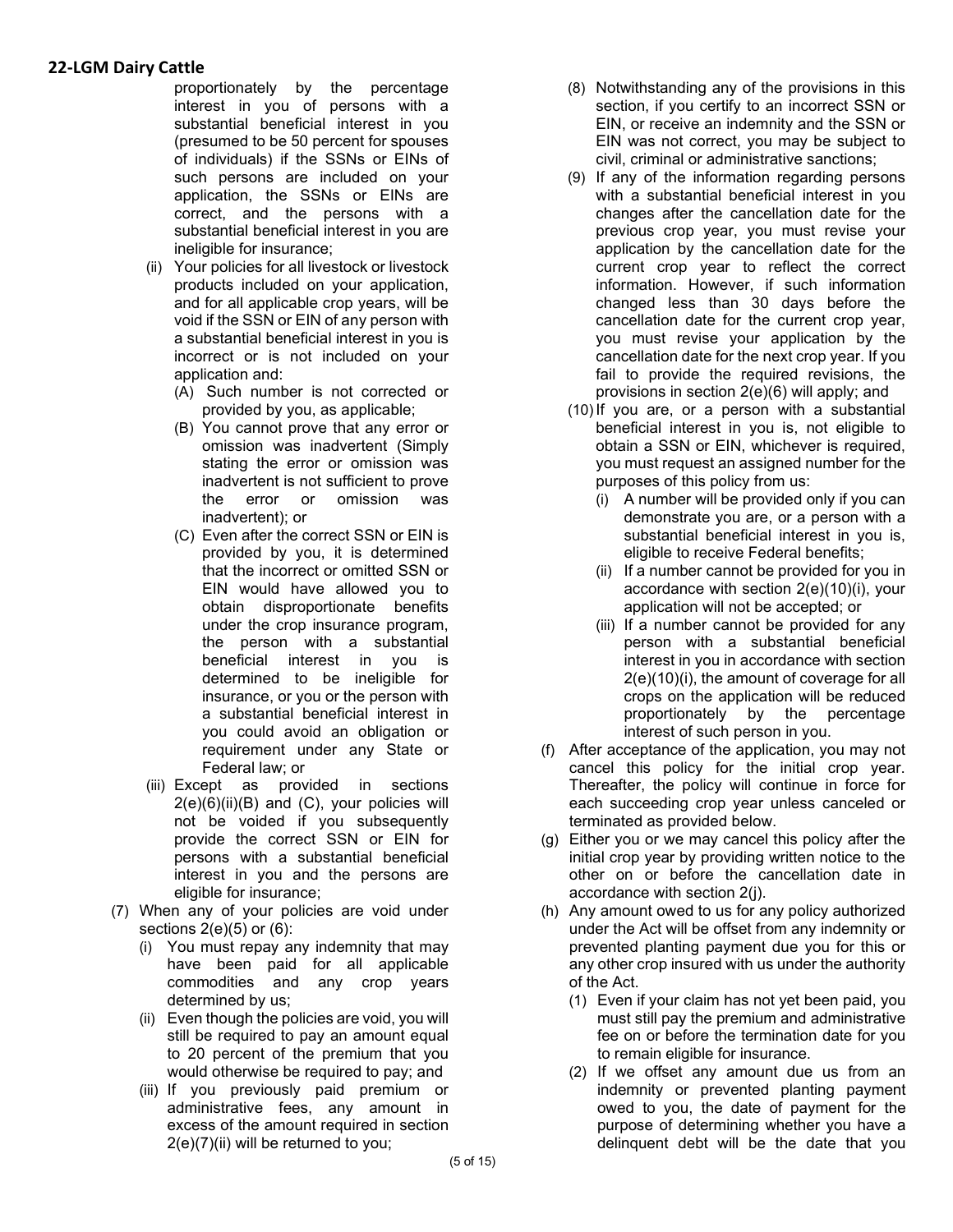submit the claim for indemnity in accordance with section 7(a) (Determining Indemnities).

- (3) For this agricultural commodity policy, your premium and administrative fees will be offset from any indemnity or prevented planting payment due you even if it is prior to the premium billing.
- (4) For any other agricultural commodity policy insured with us and it is:
	- (i) Prior to the premium billing date, and you agree, your premium and administrative fees will be offset from any indemnity or prevented planting payment due you; or
	- (ii) On or after the premium billing date, your premium and administrative fees will be offset from any indemnity or prevented planting payment due you.
- (i) A delinquent debt for any policy will make you ineligible to obtain crop insurance authorized under the Act for any subsequent crop year and result in termination of all policies in accordance with section 2(i)(2).
	- (1) With respect to ineligibility:
		- (i) Ineligibility for crop insurance will be effective on:
			- (A) The date that a policy was terminated in accordance with section 2(i)(2) for the crop for which you failed to pay premium, an administrative fee, or any related interest owed, as applicable;
			- (B) The payment due date contained in any notification of indebtedness for any overpaid indemnity if you fail to pay the amount owed, including any related interest owed, as applicable, by such due date; or
			- (C) The termination date for the crop year prior to the crop year in which a scheduled payment is due under a written payment agreement if you fail to pay the amount owed by any payment date in any agreement to pay the debt;
		- (ii) If you are ineligible and a policy has been terminated in accordance with section 2(i)(2), you will not receive any indemnity and such ineligibility and termination of the policy may affect your eligibility for benefits under other USDA programs. Any indemnity payment that may be owed for the policy before it has been terminated will remain owed to you, but may be offset in accordance with section 2(h), unless your policy was terminated in accordance with sections 2(i)(2)(i)(A), (B),or(D).
	- (2) With respect to termination:
		- (i) Termination will be effective on:
- (A) For a policy with unpaid administrative fees or premiums, the termination date immediately subsequent to the billing date for the crop year (For policies which the sales closing date is prior to the termination date, such policies will terminate for the current crop year even if insurance attached prior to the termination date. Such termination will be considered effective as of the sales closing date and no insurance will be considered to have attached for the crop year and no indemnity will be owed);
- (B) For a policy with other amounts due, the termination date immediately following the date you have a delinquent debt (For policies for which the sales closing date is prior to the termination date, such policies will terminate for the current crop year even if insurance attached prior to the termination date. Such termination will be considered effective as of the sales closing date and no insurance will be considered to have attached for the crop year and no indemnity will be owed);
- (C) For all other policies that are issued by us under the authority of the Act, the termination date that coincides with the termination date for the policy with the delinquent debt or, if there is no coincidental termination date, the termination date immediately following the date you become ineligible;
- (D) For execution of a written payment agreement and failure to make any scheduled payment, the termination date for the crop year prior to the crop year in which you failed to make the scheduled payment (for this purpose only, the crop year will start the day after the termination date and end on the next termination date, e.g., if the termination date is November 30 and you fail to make a payment on November 15, 2019, your policy will terminate on November 30, 2018, for the 2019 crop year); or
- (ii) For all policies terminated under sections  $2(i)(2)(i)(A)$ ,  $(B)$ , or  $(D)$ , any indemnities paid subsequent to the termination date must be repaid.
- (iii) Once the policy is terminated, it cannot be reinstated for the current crop year unless:

(A) The termination was in error;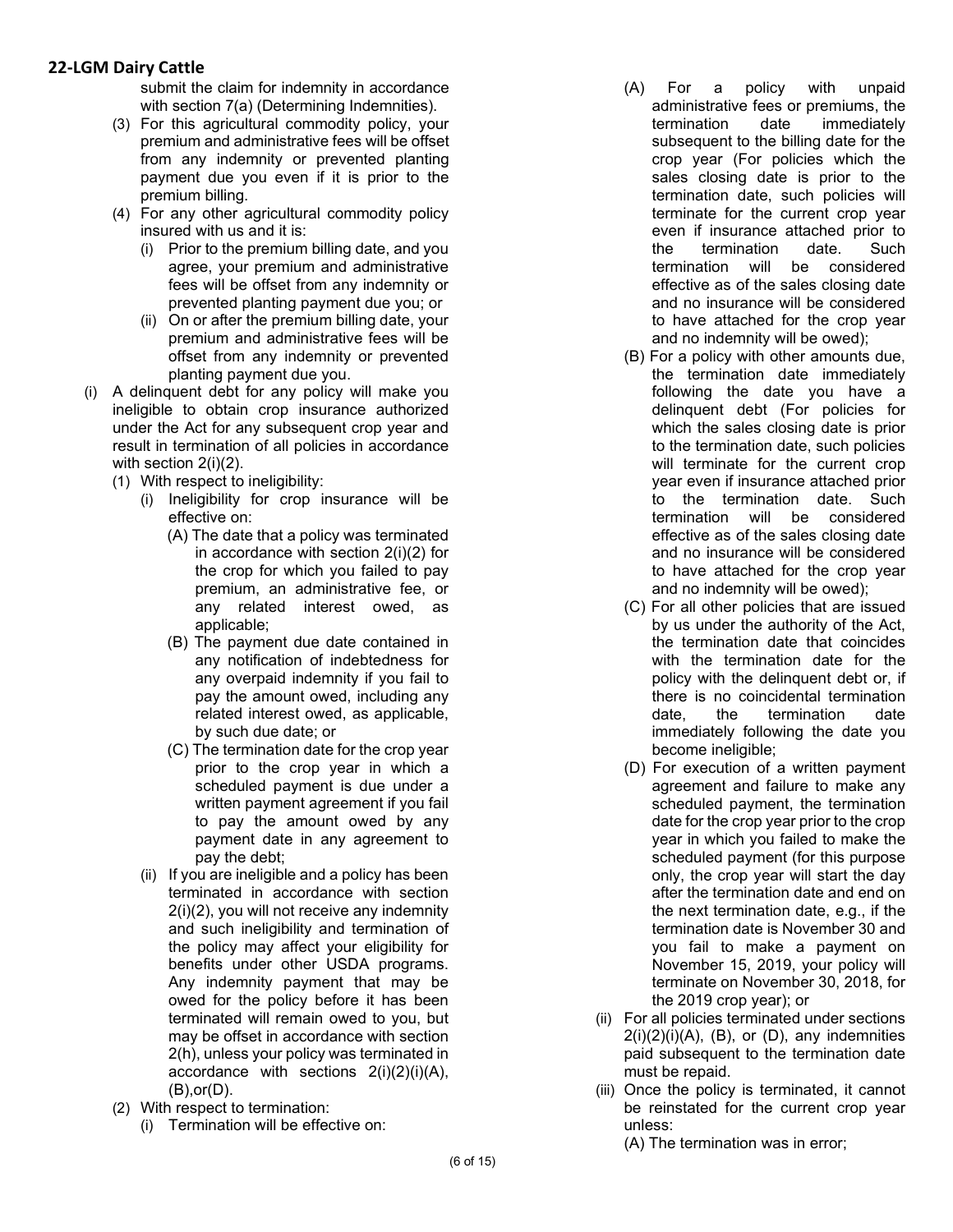- (B) The Administrator of the Risk Management Agency, at his or her sole discretion, determines that th e following are met:
	- (1) In accordance with 7 CFR part 400, subpart U, and FCIC procedures, you provide documentation that your inadvertent failure to pay your debt is due to an unforeseen or unavoidable event or other extenuating circumstances that created the inadvertent failure for you to make timely payment;
	- (2) You remit full payment of the delinquent debt owed to us or FCIC with your request submitted in accordance with section  $2(i)(2)(iii)(B)(3)$ ; and
	- (3) You submit a written request for reinstatement of your policy to us no later than 60 days after the termination date or the missed payment date of a previously executed written payment agreement, or in the case of overpaid indemnity or any amount that became due after the termination date, the due date specified in the notice to you of the amount due, if applicable.<br>(i) If authorization for
		- authorization for reinstatement, as defined in 7 CFR part 400, subpart U, is granted, your policies will be reinstated effective at the beginning of the crop year for which you were determined ineligible, and you will be entitled to all applicable benefits under such policies, provided you meet all eligibility requirements and comply with the terms of the policy; and
		- (ii) There is no evidence of frau d or misrepresentation; or
- (C) We determine that, in accordanc e with 7 CFR part 400, subpart U, and FCIC issued procedures, the following are met:
	- (1) You can demonstrate:
		- (i) You made timely payment for the amount of premiu m owed but you inadvertently omitted some small amount, such as the most recent month's interest or a small administrative fee;
- (ii) The amount of the payment was clearly transposed fro m the amount that was otherwise due (For example, you owed \$892 but you pai d \$829) ;
- (iii) You timely made the full payment of the amount owe d but the delivery of that payment was delayed, an d was postmarked no mor e than seven calendar days after the termination date or the missed payment date of a previously executed writte n payment agreement, or i n the case of overpai d indemnity or any amount that became due after th e termination date, the du e date specified in a notice t o you of an amount due, as applicable.
- (iv) For previously executed written **payment** agreements, you made th e full payment of the scheduled payment amount owed within 15 calendar days after the misse d payment date.
- (2) You remit full payment of the delinquent debt owed to us; and
- (3) You submit a written request for reinstatement of your policy to us in accordance with 7 CFR part 400, subpart U, and applicable procedures no later than 30 days after the termination date or the missed payment date of a previously executed written payment agreement, or in the case of overpaid indemnity or any amount that became due after the termination date, the due date specified in the notice to you of the amount due, if applicable; and
- (4) If authorization for reinstatement, as defined in 7 CFR part 400, subpart U, is granted, your policies will be reinstated effective at the beginning of th e crop year for which you wer e determined ineligible, and you will be entitled to all applicable benefits under such policies, provided you meet all eligibility requirements and comply with the terms of the policy; and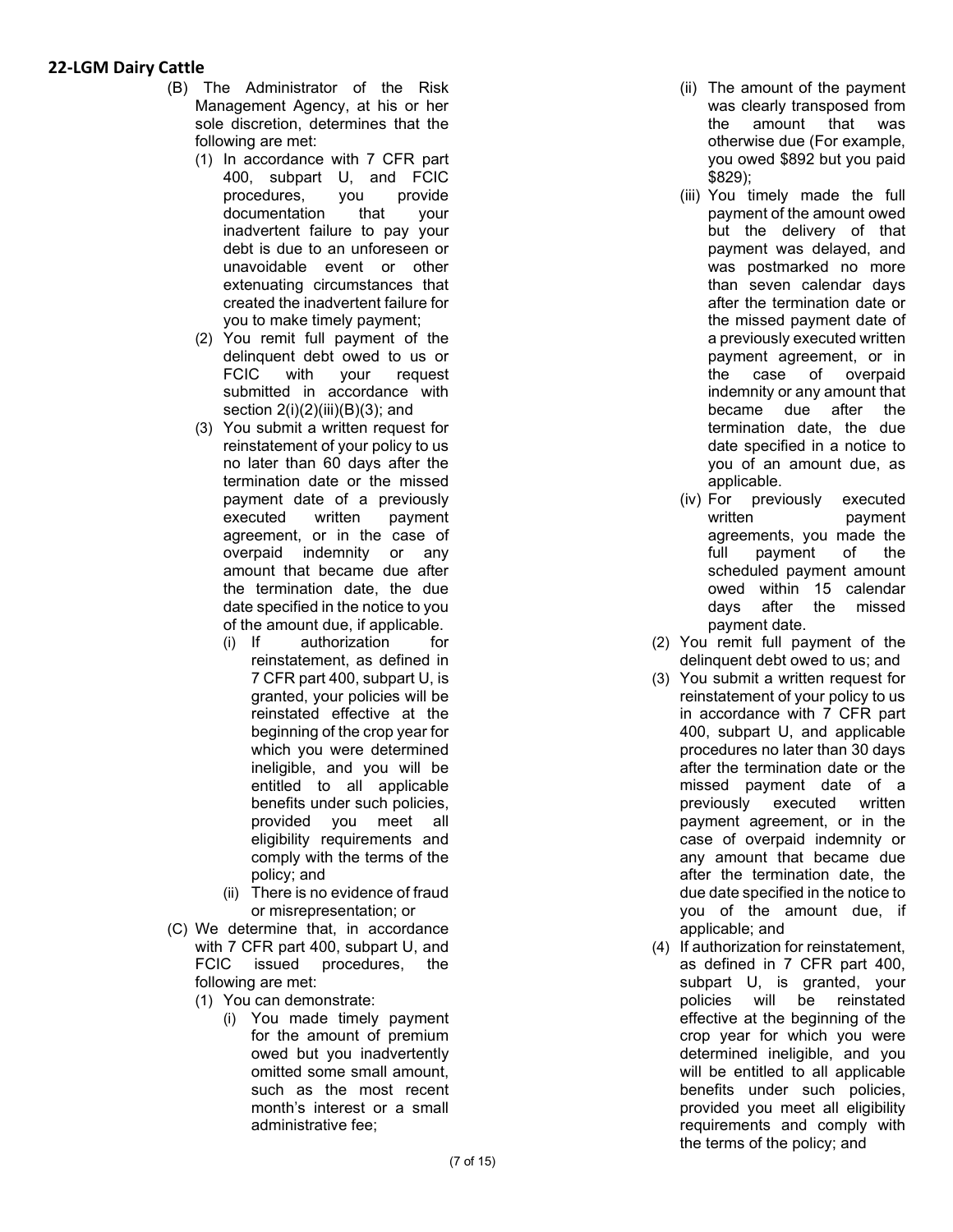- (5) There is no evidence of fraud or misrepresentation.
- (iv) A determination made under:
	- (A) Section 2(i)(2)(iii)(B) may only be appealed to the National Appeals Division in accordance with 7 CFR part 11; and
	- (B) Section  $2(i)(2)(iii)(C)$  may only be appealed in accordance with section 19.
- (3) To regain eligibility, you must:
	- (i) Repay the delinquent debt in full;
	- (ii) Execute a written payment agreement, in accordance with 7 CFR part 400, subpart U, and make payments in accordance with the agreement; or
	- (iii) Have your debts discharged in bankruptcy.
- (4) After you become eligible for crop or livestock insurance, if you want to obtain coverage for your crops or livestock, you must submit a new application on or before the sales closing date for the crop (Since applications for crop insurance cannot be accepted after the sales closing date, if you make any payment after the sales closing date, you cannot apply for insurance until the next available sales closing date).
- (5) For example, for the 2020 crop year, if you purchase Livestock Gross Margin (LGM), with a termination date of June 30, 2020, and you do not pay the premium or other amounts due for LGM by the termination date, your livestock policies will terminate retroactive to the sales closing date that is immediately subsequent to the sales period for which the premium is delinquent, even if insurance has already attached to a subsequent sales period. The ineligibility date would be June 30, 2020. In accordance with section 2(i)(2)(i)(C), for any other policy issued under the authority of the Federal Crop Insurance Act that does not have the same termination date of June 30, the termination for such other policy will be effective on the termination date following when you become ineligible. For example, a producer purchased an LGM policy on July 31, 2020, and did not pay the premium by the premium due date and subsequently purchased a Federal reinsured corn policy on March 15, 2021. The LGM policy is terminated June 30, 2021, and the producer is ineligible for any livestock plan of insurance as of the next sales closing date after June 30, 2021. However, the Federal reinsured corn policy would remain in effect for 2021 and would be terminated as of March 15, 2022 if the LGM premium remained delinquent. No indemnity will be due for that crop year for either crop.

You will not be eligible to apply for crop insurance for any crop until after the amounts owed are paid in full or you file a petition to discharge the debt in bankruptcy.

- (6) If you are determined to be ineligible under section 2(i), persons with a substantial beneficial interest in you may also be ineligible until you become eligible again.
- (j) In cases where there has been a death, disappearance, judicially declared incompetence, or dissolution of any insured person:
	- (1) If any married individual insured dies, disappears, or is judicially declared incompetent, the named insured on the policy will automatically convert to the name of the spouse if:
		- (i) The spouse was included on the policy as having a substantial beneficial interest in the named insured; and
		- (ii) The spouse has a share of the crop.
	- (2) The provisions in section  $2(j)(3)$  will be applicable if:
		- (i) Any partner, member, shareholder, etc., of an insured entity dies, disappears, or is judicially declared incompetent, and such event automatically dissolves the entity; or
		- (ii) An individual, whose estate is left to a beneficiary other than a spouse or left to the spouse and the criteria in section 2(j)(1) are not met, dies, disappears, or is judicially declared incompetent.
	- (3) If section 2(j)(2) applies and the death, disappearance, or judicially declared incompetence occurred:
		- (i) More than 30 days before the cancellation date, the policy is automatically canceled as of the cancellation date and a new application must be submitted; or
		- (ii) Thirty days or less before the cancellation date, or after the cancellation date, the policy will continue in effect through the crop year immediately following the cancellation date and be automatically canceled as of the cancellation date immediately following the end of the insurance period for the crop year, unless canceled by the cancellation date prior to the start of the insurance period:
			- (A) A new application for insurance must be submitted prior to the sales closing date for coverage for the subsequent crop year; and
			- (B) Any indemnity will be paid to the person or persons determined to be beneficially entitled to the payment and such person or persons must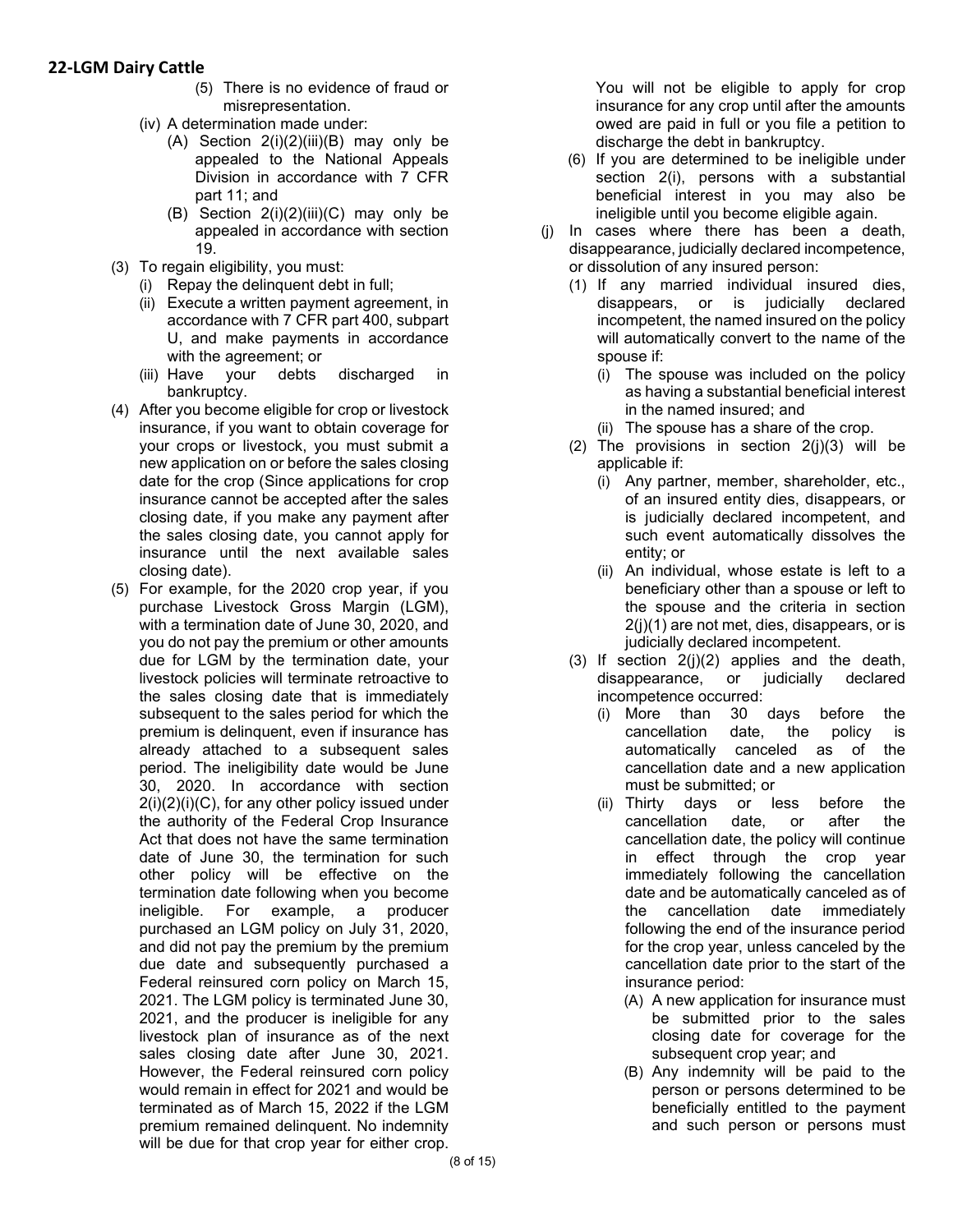comply with all policy provisions and pay the premium.

- (4) If any insured entity is dissolved for reasons other than death, disappearance, or judicially declared incompetence:
	- (i) Before the cancellation date, the policy is automatically canceled as of the cancellation date and a new application must be submitted; or
	- (ii) On or after the cancellation date, the policy will continue in effect through the crop year immediately following the cancellation date and be automatically canceled as of the cancellation date immediately following the end of the insurance period for the crop year, unless canceled by the cancellation date prior to the start of the insurance period:
		- (A) A new application for insurance must be submitted prior to the sales closing date for coverage for the subsequent crop year; and
		- (B) Any indemnity will be paid to the person or persons determined to be beneficially entitled to the payment and such person or persons must comply with all policy provisions and pay the premium.
- (5) If section  $2(j)(2)$  or (4) applies, a remaining member of the insured person or the beneficiary is required to report to us the death, disappearance, judicial incompetence, or other event that causes dissolution not later than the next cancellation date, except if section 2(j)(3)(ii) applies, notice must be provided by the cancellation date for the next crop year. If notice is not provided timely, the provisions of section 2(j)(2) or (4) will apply retroactive to the date such notice should have been provided and any payments made after the date the policy should have been canceled must be returned.
- (k) We may cancel your policy if no premium is earned for three consecutive years.
- (l) The cancellation date is June 30 for the policy.
- (m) Any person may sign any document relative to crop insurance coverage on behalf of any other person covered by such a policy, provided that the person has a properly executed power of attorney or such other legally sufficient document authorizing such person to sign. You are still responsible for the accuracy of all information provided on your behalf and may be subject to any applicable consequences, if any information has been misreported.
- (n) LGM for Dairy Cattle will not be offered for a sales period if the required data for establishing the expected gross margins for each month of the insurance period are not available because futures did not trade, or were not able to continue

trading at the end of the day (such as the price moved the maximum allowed by the exchange and trading was suspended), for any day that the information is needed.

- (1) LGM for Dairy Cattle will not be offered if CME Group Class III milk futures prices decline by the maximum allowed by the exchange two consecutive days during the time period for establishing the expected gross margins.
- (2) LGM for Dairy Cattle will not be offered if CME Group soybean meal or CME Group corn futures prices increase by the maximum allowed by the exchanges two consecutive days during the time period for establishing the expected gross margins.

### **3. Insurance Coverages**

- (a) Your gross margin guarantee, deductible, and maximum premium for the insurance period are as shown on your summary of insurance.
- (b) You must select a deductible by the sales closing date.
- (c) You may only select one deductible that is applicable for all target marketings.
- (d) Target marketings must be submitted on our form by the sales closing date for each insurance period in which you desire coverage. If target marketings are not submitted by the sales closing date, your target marketings for the insurance period will be zero.
- (e) Target marketings for any month of an insurance period cannot be greater than the approved target marketings for that insurance period. Your target marketings are due at the time of application in the initial insurance period and your target marketings report is due by the sales closing date in subsequent insurance periods.
- (f) No indemnity will be owed, but you will still be responsible for any premiums owed, if we find that your marketing report:
	- (1) Is not supported by written verifiable records in accordance with the definition of marketing report; or
	- (2) Fails to accurately report actual marketings or other material information.
- (g) Coverage can be purchased from the time during the sales period or as otherwise specified in the Special Provisions. Coverage is not available for purchase if expected milk and feed prices are not available on the RMA website.
- (h) Sales of LGM may be suspended for the next sales period if unforeseen and extraordinary events occur that interfere with the effective functioning of the corn, soybean meal, or milk commodity markets. Evidence of such events may include, but is not limited to, consecutive limit down moves in the milk futures markets or limit up moves in the corn and soybean meal contracts.

### **4. Causes of Loss Covered**

This policy provides insurance only for the difference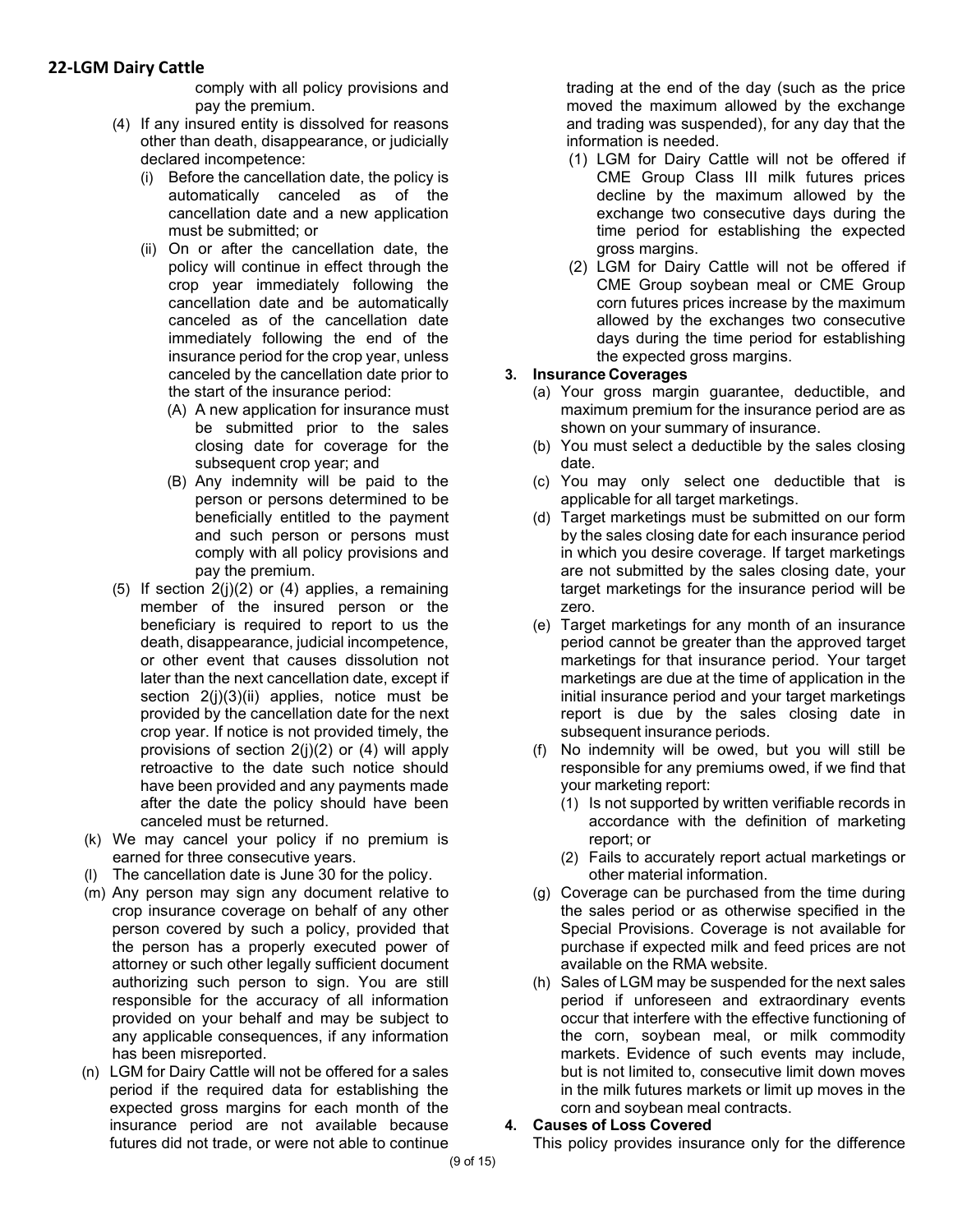between the actual gross margin and the gross margin guarantee resulting from unavoidable natural occurrences as required by the Act. This policy does not insure against the death or other loss or destruction of your dairy cattle, or against any unexpected decline in milk production, or in other loss or damage of any kind whatsoever.

- **5. Premium**
	- (a) The premium (gross premium less premium subsidy paid on your behalf by FCIC) is earned and payable at the time coverage begins.
	- (b) You are only eligible for premium subsidy if you target market in two (2) or more months of an insurance period.
	- (c) The premium amount is shown on your summary of insurance.
	- (d) The premium will be based on the information you provide on your application.
	- (e) Premium or administrative fees owed by you will be offset from an indemnity or prevented planting payment due you in accordance with section 2(h).
	- (f) If you qualify as a beginning farmer or rancher, your premium subsidy will be 10 percentage points greater than the premium subsidy that you would otherwise receive, unless otherwise specified in the Special Provisions.
	- (g) You will be ineligible for any premium subsidy paid on your behalf by FCIC for any policy issued by us if:
		- (1) USDA determines you have committed a violation of the highly erodible land<br>conservation or wetland conservation conservation or wetland conservation provisions of 7 CFR part 12 as amended by the Agricultural Act of 2014; or
		- (2) You have not filed form AD-1026 with FSA for the reinsurance year by the premium billing date.
			- (i) Notwithstanding section  $5(g)(2)$ , you may be eligible for premium subsidy without having a timely filed form AD-1026:
				- (A) For the initial reinsurance year if you certify by the premium billing date for your policy that you meet the qualifications as outlined in FCIC approved procedures for producers who are new to farming, new to crop insurance, a new entity, or have not previously been required to file form AD-1026; or
				- (B) If FSA approves relief for failure to timely file due to circumstances beyond your control or failure to timely provide adequate information to complete form AD-1026 in accordance with the provisions contained in 7 CFR part 12.
			- (ii) To be eligible for premium subsidy paid on your behalf by FCIC, it is your responsibility to assure you meet all the requirements for:
- (A) Compliance with the conservation provisions specified in section 5(g)(1) of this section; and
- (B) Filing form AD-1026, or successor form, to be properly identified as in compliance with the conservation provisions specified in section 5(g)(1) of this section.

### **6. Insurance Period**

- (a) Coverage begins on your milk on the first day of the second calendar month following the month of the sales closing date, unless otherwise specified in the Special Provisions. For example for contracts with a sales closing date in January, coverage will begin on March 1.
- (b) Coverage ends at the earliest of:
	- (1) The last month of the insurance period in which you have target marketings.
	- (2) As otherwise specified in the policy.
	- (3) If the end date is on a Saturday, Sunday, or federal holiday or, if for any reason the relevant report is not available to us for that day or any other day of the ending period, then the actual ending value will be based on the most recent reports made prior to that date.

# **7. Determining Indemnities**

- (a) In the case of a payable loss on insured milk, we will send you a notice of probable loss approximately ten days after all actual gross margins applicable for the insurance period are released by RMA. You must submit a marketing report, within 15 days of your receipt of the notice of probable loss.
- (b) In the event of loss covered by this policy, we will settle your claim by subtracting the actual total gross margin from the gross margin guarantee. If the result is greater than zero, an indemnity will be paid. Under no circumstances will the indemnity be greater than your total target marketings multiplied by the three-day average CME Group Class III milk futures price established at the beginning of the insurance period.
- (c) In the event that the total of actual marketings are less than 75 percent of the total of targeted marketings for the insurance period, indemnities will be reduced by the percentage by which the total of actual marketings for the insurance period fell below the total of target marketings for the period.

# **8. Conformity to Food Security Act**

Although your violation of a number of federal statutes, including the Act, may cause cancellation or termination of the policy or may cause the policy to become void, you should be specifically aware that your policy will be canceled if you are determined to be ineligible to receive benefits under the Act due to violation of the controlled substance provisions (title XVII) of the Food Security Act of 1985 (Pub. L. 99-198) and the regulations published at 7 CFR part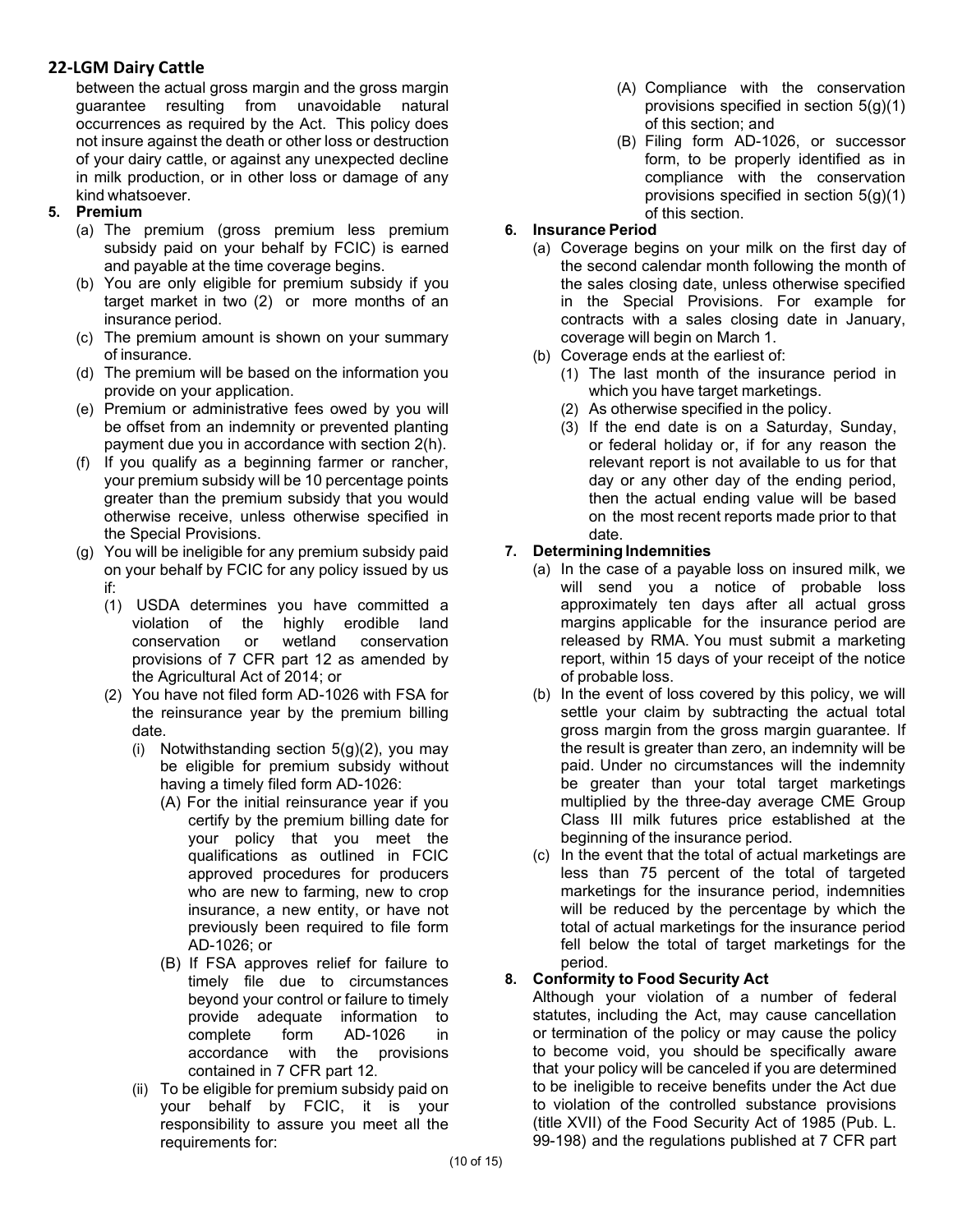400, subpart F. Your policy will be canceled if you are determined, by the appropriate agency, to be in violation of these provisions. We will recover any and all monies paid to you or received by you during your period of ineligibility, and your premium will be refunded, less a reasonable amount for expenses and handling not to exceed 20 percent of the total premium.

### **9. Amounts Due Us**

- (a) Interest will accrue at the rate of 1.25 percent simple interest per calendar month on any unpaid amount owed to us or on any unpaid administrative fees owed to FCIC.
	- (1) For the purpose of premium amounts owed to us or administrative fees owed to FCIC, interest will start to accrue on the first day of the month following the issuance of the notice by us, provided that a minimum of 30 days have passed from the premium billing date specified in the actuarial documents.
	- (2) We will collect any unpaid amounts owed to us and any interest owed thereon, and, prior to the termination date, we will collect any administrative fees and interest owed thereon to FCIC.
	- (3) After the termination date, FCIC will collect any unpaid administrative fees and any interest owed thereon for any catastrophic risk protection policy and we will collect any unpaid administrative fees and any interest owed thereon for additional coverage policies.
- (b) For the purpose of any other amounts due us, such as repayment of indemnities found not to have been earned, interest will start to accrue on the date that notice is issued to you for the collection of the unearned amount.
	- (1) Amounts found due under this paragraph will not be charged interest if payment is made within 30 days of issuance of the notice by us.
	- (2) The amount will be considered delinquent if not paid within 30 days of the date the notice is issued by us.
- (c) All amounts paid will be applied first to expenses of collection, if any, second, to the reduction of accrued interest, and then to the reduction of the principal balance.
- (d) If we determine that it is necessary to contract with a collection agency or to employ an attorney to assist in collection, you agree to pay all the expenses of collection.
- (e) The portion of the amounts owed by you for a policy authorized under the Act that are owed to FCIC may be collected in part through administrative offset from payments you receive from United States government agencies in accordance with 31 U.S.C. chapter 37. Such amounts include all administrative fees, and the share of the overpaid indemnities and premiums retained by FCIC plus any interest owed thereon.

### **10. Legal Action Against Us**

- (a) You may not bring legal action against us unless you have complied with all of the policy provisions.
- (b) If you do take legal action against us, you must do so within 12 months after denial of your claim. Suit must be brought in accordance with the provisions of 7 U.S.C. 1508(j).
- (c) Under no circumstances will we be liable for the payment of damages (compensatory, punitive, or other), attorneys' fees, or other charges in connection with any claim for indemnity, whether we approve or disapprove such claim.

#### **11. Payment and Interest Limitations**

We will pay simple interest computed on the net indemnity ultimately found to be due by us or by a final judgment of a court of competent jurisdiction, from and including the 61st day after the date you sign, date, and submit to us the properly completed marketing report. Interest will be paid only if the reason for our failure to timely pay is **NOT** due to your failure to provide information or other material necessary for the computation or payment of the indemnity. The interest rate will be that established by the Secretary of the Treasury under section 12 of the Contract Disputes Act of 1978 (41 U.S.C. 611) and published in the Federal Register semiannually on or about January 1 and July 1 of each year and may vary with each publication.

### **12. Concealment, Misrepresentation or Fraud**

- (a) If you have falsely or fraudulently concealed the fact that you are ineligible to receive benefits under the Act or if you or anyone assisting you has concealed or misrepresented any material fact relating to this Policy:
	- (1) This policy will be void; and
	- (2) You may be subject to remedial sanctions in accordance with 7 CFR part 400, subpart R.
- (b) Voidance of this policy will result in you having to reimburse all indemnities paid for the insurance period.
- (c) Voidance will be effective on the first day of the insurance period for the crop year in which the act occurred and will not affect the policy for subsequent insurance periods unless a violation of this section also occurred in such insurance periods.
- (d) Even though this policy is void, you will still be required to pay the administrative and operating expenses contained on your premium statement to offset costs incurred by us in the service of this policy.
- (e) If you willfully and intentionally provide false or inaccurate information to us or FCIC or you fail to comply with a requirement of FCIC, in accordance with 7 CFR part 400, subpart R, FCIC may impose on you:
	- (1) A civil fine for each violation in an amount not to exceed the greater of:
		- (i) The amount of the pecuniary gain obtained as a result of the false or inaccurate information provided or the noncompliance with a requirement of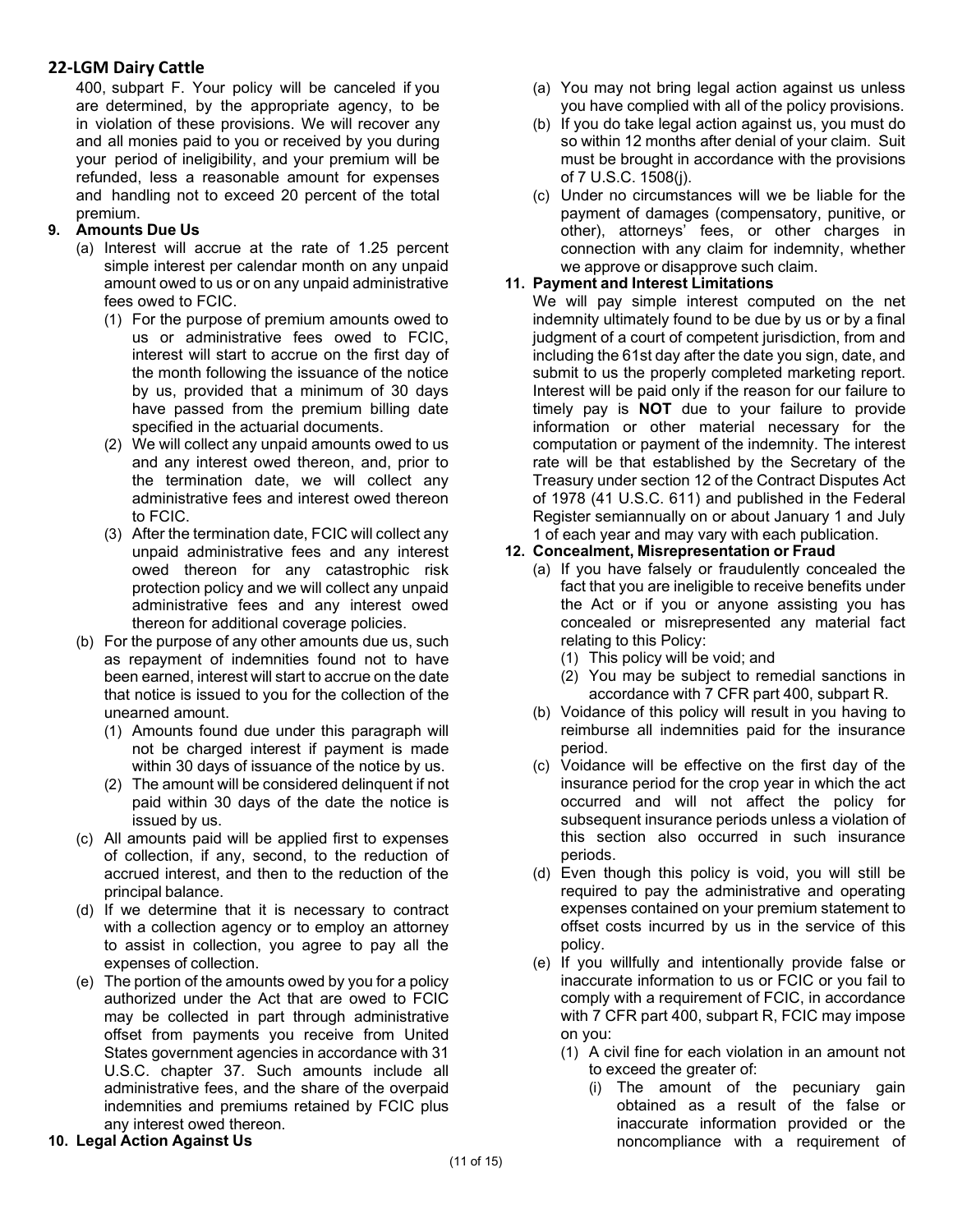FCIC; or

- (ii) \$10,000; and
- (2) A disqualification for a period of up to 5 years from receiving any monetary or non-monetary benefit provided under each of the following:
	- (i) Any crop insurance policy offered under the Act;
	- (ii) The Farm Security and Rural Investment Act of 2002 (7 U.S.C. 7333 et seq.);
	- (iii) The Agricultural Act of 1949 (7 U.S.C. 1421 et seq.);
	- (iv) The Commodity Credit Corporation Charter Act (15 U.S.C. 714 et seq.);
	- (v) The Agricultural Adjustment Act of 1938 (7 U.S.C. 1281 et seq.);
	- (vi) Title XII of the Food Security Act of 1985 (16 U.S.C. 3801 et seq.);
	- (vii) The Consolidated Farm and Rural Development Act (7 U.S.C. 1921 et seq.); and
	- (viii)Any federal law that provides assistance to a producer of an agricultural commodity affected by a crop or livestock loss or a decline in the prices of agricultural commodities.

### **13. Transfer of Coverage and Right to Indemnity**

If you transfer any of your milk during the insurance period, you may transfer your coverage rights, if the transferee is eligible for crop or livestock insurance.

- (a) We will not be liable for any more than the liability determined in accordance with your policy that existed before the transfer occurred.
- (b) The transfer of coverage rights must be on our form and will not be effective until approved by us in writing.
- (c) Both you and the transferee are jointly and severally liable for the payment of the premium.
- (d) The transferee has all rights and responsibilities under this policy consistent with the transferee's interest.
- (e) If the transferee is not eligible for livestock insurance for any reason, and the transfer occurs before the final 30 days of the insurance period, then the transferred portion of the coverage will be terminated and no premium for that portion will be refunded.

### **14. Assignment of Indemnity**

- (a) You may assign your right to an indemnity for the crop year only to creditors or other persons to whom you have a financial debt or other pecuniary obligation. You may be required to provide proof of the debt or other pecuniary obligation before we will accept the assignment of indemnity.
- (b) All assignments must be on our form and must be provided to us. Each assignment form may contain more than one creditor or other person to whom you have a financial debt or other pecuniary obligation.
- (c) Unless you have provided us with a properly

executed assignment of indemnity, we will not make any payment to a lienholder or other person to whom you have a financial debt or other pecuniary obligation even if you may have a lien or other assignment recorded elsewhere. Under no circumstances will we be liable:

- (1) To any lienholder or other person to whom you have a financial debt or other pecuniary obligation where you have failed to include such lienholder or person on a properly executed assignment of indemnity provided to us; or
- (2) To pay to all lienholders or other persons to whom you have a financial debt or other pecuniary obligation any amount greater than the total amount of indemnity owed under the policy.
- (d) If we have received the properly executed assignment of indemnity form:
	- (1) Only one payment will be issued jointly in the names of all assignees and you; and
	- (2) Any assignee will have the right to submit all loss notices and forms as required by the policy.
- (e) If you have suffered a loss from an insurable cause and fail to file a claim for indemnity within the period specified in section 7(a), the assignee may submit the claim for indemnity not later than 15 days after the period for filing a claim has expired. We will honor the terms of the assignment only if we can accurately determine the amount of the claim. However, no action will lie against us for failure to do so.

### **15. Descriptive Headings**

The descriptive headings of the various policy provisions are formulated for convenience only and are not intended to affect the construction or meaning of any of the policy provisions.

### **16. Notices**

- (a) All notices required to be given by you must be in writing and received by the insurance agent identified in your application within the designated time unless otherwise provided by the notice requirement.
	- (1) Notices required to be given immediately may be by telephone or in person and confirmed in writing.
	- (2) Time of the notice will be determined by the time of our receipt of the written notice. If the date by which you are required to submit a report or notice falls on Saturday, Sunday, or a federal holiday, or if your agent's office is, for any reason, not open for business on the date you are required to submit such notice or report, such notice or report must be submitted on the next business day.
- (b) All policy provisions, notices and communications required to be sent by us to you will be provided by electronic means, unless we do not have the ability to transmit such information to you by electronic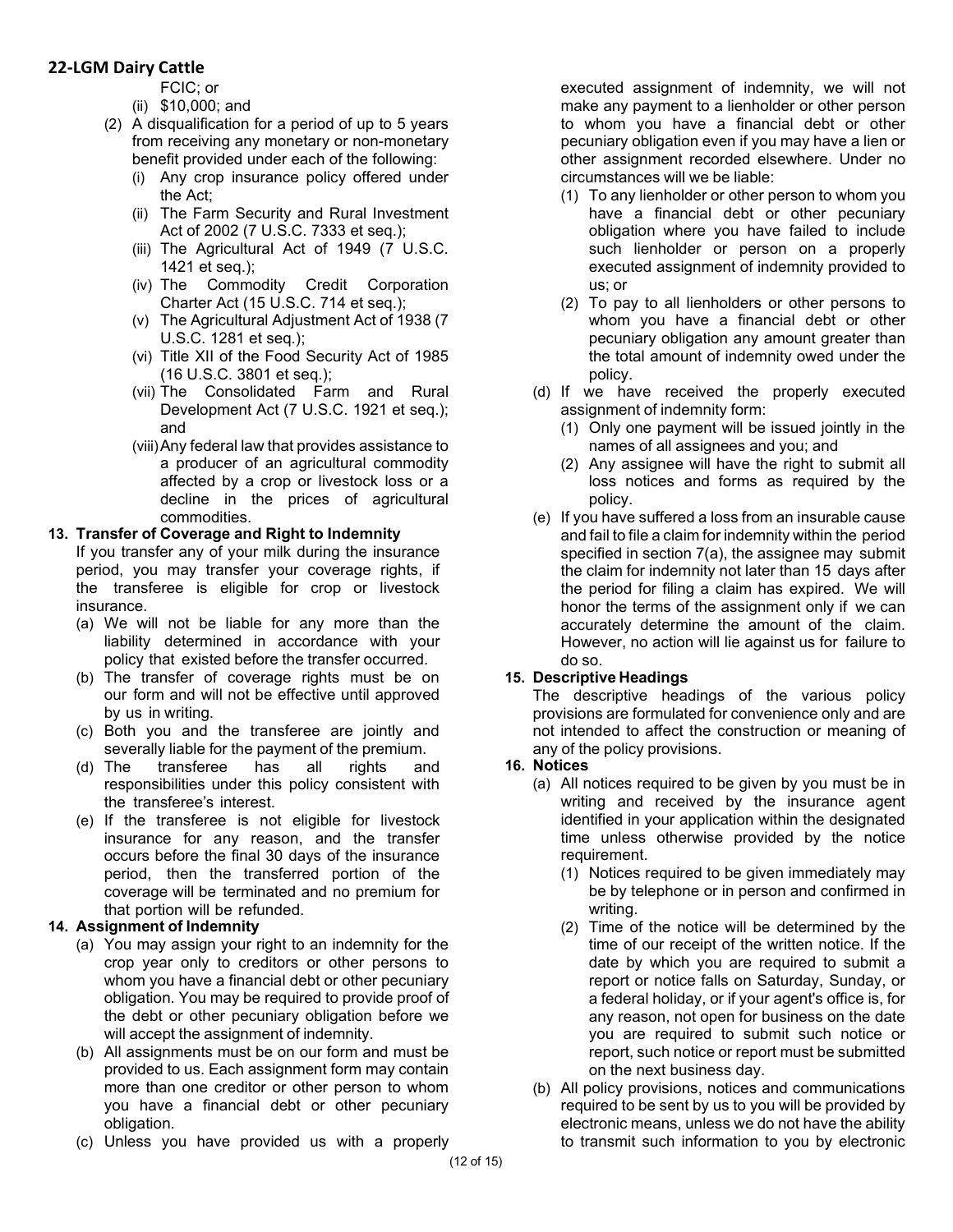means; or you elect to receive a paper copy of such information.

#### **17. Applicability of State and Local Statutes**

If the provisions of this policy conflict with statutes of the state or locality in which this policy is issued, the policy provisions will prevail. State and local laws and regulations in conflict with federal statutes or regulations do not apply to this policy.

### **18. Other Insurance**

Nothing in this section prevents you from obtaining other insurance not authorized under the Act. However, unless specifically required by policy provisions, you must not obtain any other livestock insurance issued under the authority of the Act on the insured dairy cattle or milk. If you cannot demonstrate that you did not intend to have more than one policy or endorsement in effect, you may be subject to the consequences authorized under this policy, the Act, or any other applicable statute. If you can demonstrate that you did not intend to have more than one policy in effect (For example, an application to transfer your policy or written notification to an insurance provider that states you want to purchase, or transfer, insurance and you want any other policies for the livestock canceled would demonstrate you did not intend to have duplicate policies), and:

- (1) Both are for LGM policies, the policy with the earliest date of application will be in force and the other policy will be void, unless both policies are with:
	- (i) The same insurance provider and the insurance provider agrees otherwise; or
	- (ii) Different insurance providers and both insurance providers agree otherwise.
- (2) One policy is LGM and the other is a livestock policy insuring the same cattle for the insurance period, the policy with the earliest date of endorsement for the insurance period will be in force and the other endorsement will be void.

#### **19. Access to Insured Milk and Records, and Record Retention**

- (a) We, and any employee of USDA, reserve the right to examine the dairy herd of the insured producer, and all records relating to sale of the milk as often as we reasonably require during the record retention period.
- (b) For three years after the end of the insurance period, you must retain, and provide upon our request, or the request of any USDA employee, complete records of the purchase, feeding (used to determine capacity only), shipment, sale, or other disposition of all the insured milk. This requirement also applies to the records to establish the basis for the marketing report for each insurance period. You must also provide upon our request, or the request of any USDA employee, separate records showing the same information from any milk not insured. We may extend the record retention period beyond three years by notifying you of such extension in writing. Your failure to keep and

maintain such records will result in no indemnity being due and since the denial of indemnity is based on a breach of the policy for the insurance period, you will still be required to pay all premiums owed.

- (c) Any person designated by us, and any employee of USDA, will, at any time during the record retention period, have access:
	- (1) To any records relating to this insurance at any location where such records may be found or maintained; and
	- (2) To the farm.
- (d) By applying for insurance under the authority of the Act or by continuing insurance for which you previously applied, you authorize us, or any person acting for us, to obtain records relating to the insured milk from any person who may have custody of those records including, but not limited to, packers, banks, shippers, sale barns, terminals, cooperatives, associations, and accountants. You must assist us in obtaining all records that we request from third parties.

#### **20. Mediation, Arbitration, Appeal, Reconsideration, and Administrative and Judicial Review**

- (a) If you do not agree with any determination made by us, the disagreement may be resolved through mediation in accordance with section 20(f). If the disagreement cannot be resolved through mediation, or you and we do not agree to mediation, you must timely seek resolution through arbitration in accordance with the rules of the American Arbitration Association (AAA), except as provided in sections 20(c) and (e), and unless rules are established by FCIC for this purpose. Any mediator or arbitrator with a familial, financial or other business relationship to you or us, or our agent or loss adjuster, is disqualified from hearing the dispute.
	- (1) All disputes involving determinations made by us are subject to mediation or arbitration. However, if the dispute in any way involves a policy or procedure interpretation, regarding whether a specific policy provision or procedure is applicable to the situation, how it is applicable, or the meaning of any policy provision or procedure, either you or we must obtain an interpretation from FCIC in accordance with 7 CFR part 400, subpart X or such other procedures as established by FCIC.
		- (i) Any interpretation by FCIC will be binding in any mediation or arbitration.
		- (ii) Failure to obtain any required interpretation from FCIC will result in the nullification of any agreement or award.
		- (iii) An interpretation by FCIC of a procedure may be appealed to the National Appeals Division in accordance with 7 CFR part 11.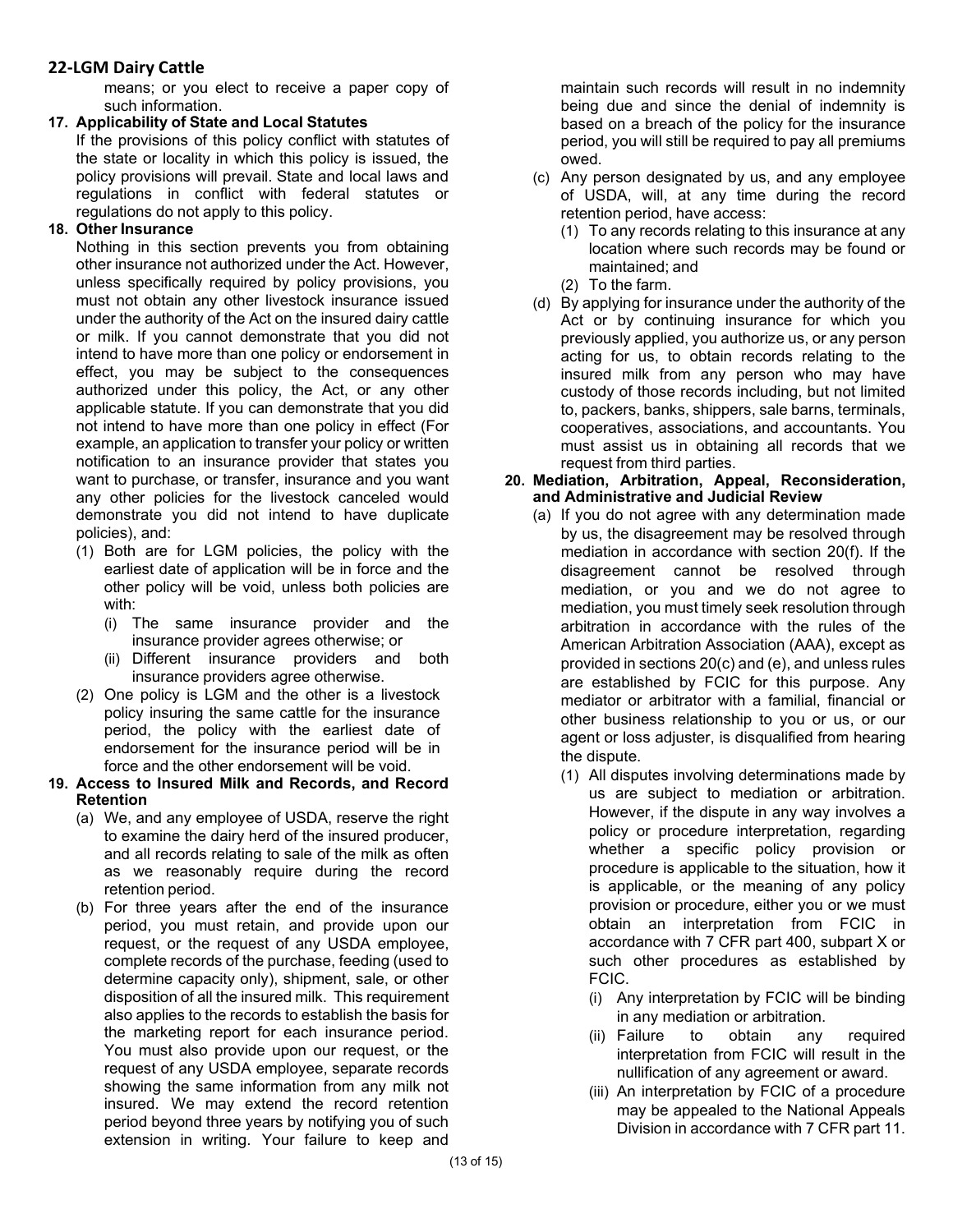- (2) Unless the dispute is resolved through mediation, the arbitrator must provide to you and us a written statement describing the issues in dispute, the factual findings, the determinations and the amount and basis for any award and breakdown by claim for any award. The statement must also include any amounts awarded for interest. Failure of the arbitrator to provide such written statement will result in the nullification of all determinations of the arbitrator. All agreements reached through settlement, including those resulting from mediation, must be in writing and contain at a minimum a statement of the issues in dispute and the amount of the settlement.
- (b) Regardless of whether mediation is elected:
	- (1) The initiation of arbitration proceedings must occur within one year of the date we denied your claim or rendered the determination with which you disagree, whichever is later;
	- (2) If you fail to initiate arbitration in accordance with section 20(b)(1) and complete the process, you will not be able to resolve the dispute through judicial review;
	- (3) If arbitration has been initiated in accordance with section 20(b)(1) and completed, and judicial review is sought, suit must be filed not later than one year after the date the arbitration decision was rendered; and
	- (4) In any suit, if the dispute in any way involves a policy or procedure interpretation, regarding whether a specific policy provision or procedure is applicable to the situation, how it is applicable, or the meaning of any policy provision or procedure, an interpretation must be obtained from FCIC in accordance with 7 CFR part 400, subpart X or such other procedures as established by FCIC. Such interpretation will be binding.
- (c) Any decision rendered in arbitration is binding on you and us unless judicial review is sought in accordance with section 20(b)(3). Notwithstanding any provision in the rules of the AAA, you and we have the right to judicial review of any decision rendered in arbitration.
- (d) If you disagree with any determination made by FCIC or any claim where FCIC is directly involved in the claims process or directs us in the resolution of the claim, you may obtain an administrative review in accordance with 7 CFR part 400, subpart J (administrative review) or appeal in accordance with 7 CFR part 11 (appeal).
	- (1) If you elect to bring suit after completion of any appeal, such suit must be filed against FCIC not later than one year after the date of the decision rendered in such appeal.
- (2) Such suit must be brought in the United States district court for the district in which the insured acreage is located.
- (3) Under no circumstances can you recover any attorney fees or other expenses, or any punitive, compensatory or any other damages from FCIC.
- (e) In any mediation, arbitration, appeal, administrative review, reconsideration or judicial process, the terms of this policy, the Act, and the regulations published at 7 CFR chapter IV, including the provisions of 7 CFR part 400, subpart P, are binding. Conflicts between this policy and any state or local laws will be resolved in accordance with section 31. If there are conflicts between any rules of the AAA and the provisions of your policy, the provisions of your policy will control.
- (f) To resolve any dispute through mediation, you and we must both:
	- (1) Agree to mediate the dispute;
	- (2) Agree on a mediator; and
	- (3) Be present or have a designated representative who has authority to settle the case present, at the mediation.
- (g) Except as provided in section 20(h), no award or settlement in mediation, arbitration, appeal, administrative review or reconsideration process or judicial review can exceed the amount of liability established or which should have been established under the policy, except for interest awarded in accordance with section 11.
- (h) In a judicial review only, you may recover attorney's fees or other expenses, or any punitive, compensatory or any other damages from us only if you obtain a determination from FCIC that we, our agent or loss adjuster failed to comply with the terms of this policy or procedures issued by FCIC and such failure resulted in you receiving a payment in an amount that is less than the amount to which you were entitled. Requests for such a determination should be addressed to the following: USDA/RMA/Deputy Administrator of Compliance/ Stop 0806, 1400 Independence Avenue, SW., Washington, D.C. 20250-0806.

#### **21. Contract Changes**

- (a) We may change the terms of your coverage under this policy from year to year.
- (b) Any changes in policy provisions, amounts of insurance, premium rates, and program dates will be provided by us to your crop insurance agent not later than the contract change date. You may view the documents or request copies from your crop insurance agent.
- (c) You will be notified, in writing, of changes to the Basic Provisions and Special Provisions not later than 30 days prior to the cancellation date. Acceptance of changes will be conclusively